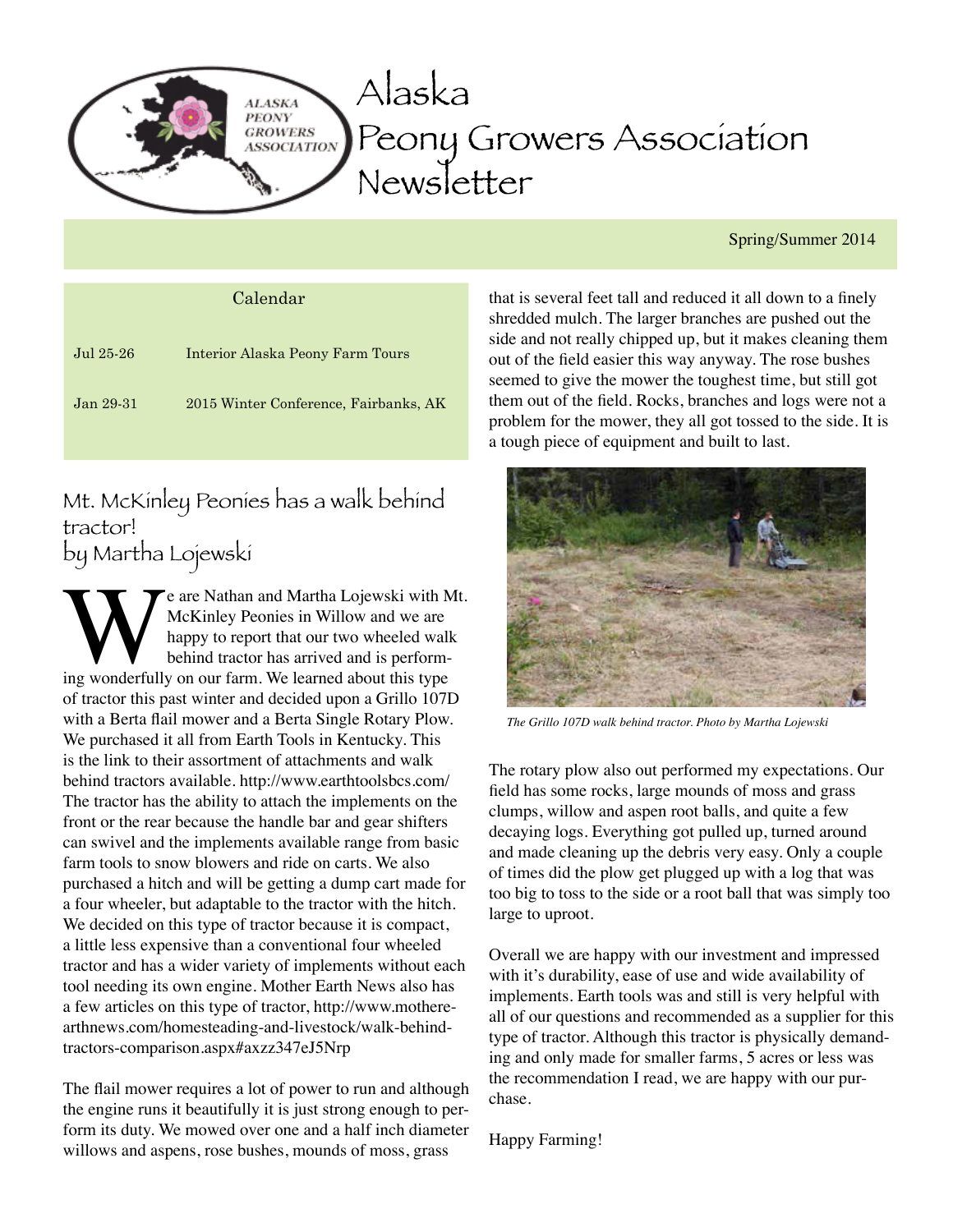# Ban Your Bane: Notorious Weeds of the<br>Field Busue Lincoln

By Sue Lincoln Giggly Roots Gardens Willow, AK

**WEERN CONSTREND SERVIST CONSTREND SURVEY** and self-preservation methods. Some have the capacity to propagate profusely while others linger in the field lolling away the summer subtly extracting nutrients and stealing suns and self-preservation methods. Some have the capacity to propagate profusely while others linger in the field lolling away the only to explode into a mass of seeds when least expected. There are several weeds that are on my 'grab and bag' at all occurrences list. This means, dismount the tractor, stop whatever you are doing and immediately remove the seedling (it better not be anything bigger than a seedling) from the soil, secure it in a plastic bag, and remove it from the field.

Here are my most notorious:





*Fireweed, first year plant to left, second year plant above. Photos by Sue Lincoln*

**Fireweed.** The lovely fireweed. Such a benign looking seedling and is easy to remove at this stage. Let it grow and it will become a monstrous continuous length of multiple plants all along its underground stem.

Each with the capacity of surviving on its own if separated from the main stem, whereupon, it will produce its own underground stem with plantlets all along it. Left to grow in the field, it will grow tall and shade the peonies depriving them of needed sunlight.

**Mustard.** I just don't like it. It produces an abundance of seeds and has a 'tap root' that makes it difficult to extract from the soil.



*Mustard*

**Plantain.** This one creates a rosette of thick wide leaves. The root system is fibrous and extends well beyond the leaf canopy competing with the fibrous roots of the peony.



*Plantain*



**Pineapple weed.** I love this



*Above and to left: pineapple weed. Above: pineapple weed seedling.*

one. Too bad it is a weed! It smells great and has fine frilly leaves. However, it too competes with peony roots and has a tendency to create shade if allowed to grow unchecked.

**Shepherd's Purse.** Lots of seeds and a deep root. I used to eat the seed pods when I was a kid. They taste peppery!





**Dandelion.** We all know this one. Lots and lots of seeds with a very deep tap root.

*Dandelion*





**Grasses and Sedges:** Lots of seeds. Easy to remove as seedlings. Let them go for a year or more and the root system goes on

forever. Grasses with underground stems are the hardest to control since they crawl in all directions.

*Above to left: Grass seedling. Above to right: Sedge. To left: Annual bluegrass.*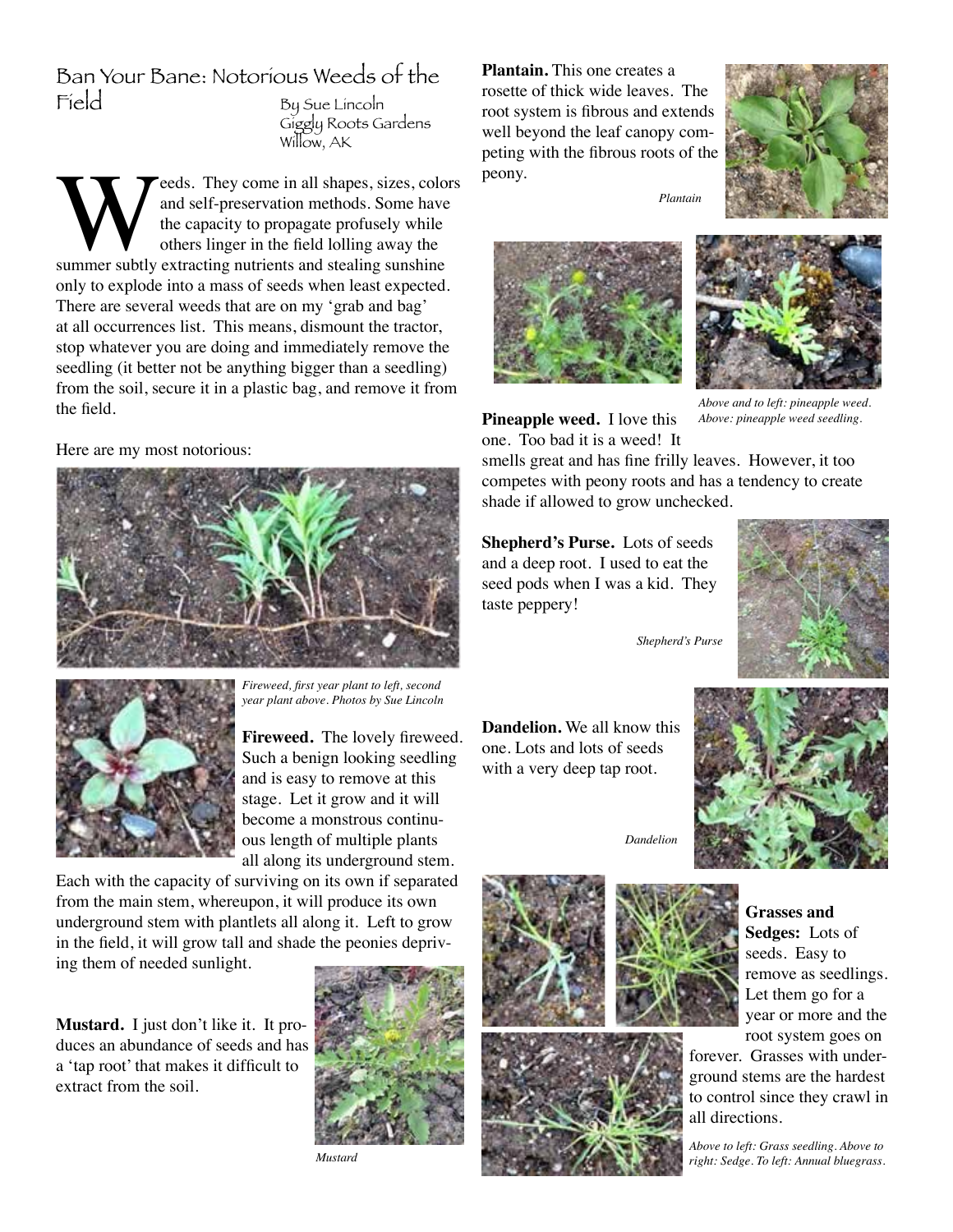#### **Trees and shrub seedlings.**

Again, easy to remove the first year. Subsequent years give the plant time to set the roots firmly. Caution must be taken when pulling to make sure the peony root area is not disturbed during weed extraction.



*Elderberry*





*To left: Birch seedling. To right: Wild raspberry*



*To left: Willow. To right: Wild current*

Non-vascular plants such as **liverworts and mosses** create a mat on the soil surface preventing moisture and nutrients from moving into the soil. They are very interesting and beautiful organisms. However, they spread rapidly, espe-

cially during wet conditions, and can get out of hand in a split second. The only 'good' about them is that they create such a thick mat that no other weed can get to the soil to take root. Too bad they have too many other 'cons' to allow them a foot-hold!



*Liverworts*

These are some of my most irritating weeds. There are many more, such as Common Groundsel, and other annual weeds. I can't tell you how to rid your field of these opportunists – that is a decision you must make. I pull them out, hoe them up, wilt them or burn them; others use pre-emergent and other herbicides, mulches, and even geese. Whatever you do, you must stay on top of weed occurrences. Peonies do not like competition. They would rather 'walk away' than compete for nutrients, water, and space. So give them the best, and they will be the best!

### Peony Coop in the Mat–Su Valley by Martha Lojewski

Peony farmers from Anchorage, Eagle River,<br>Palmer, Wasilla, Willow and Trapper Creek have<br>begun the process of creating a cooperative busi-<br>ness for all interested farmers to utilize. We are in<br>the investigative and feasib eony farmers from Anchorage, Eagle River, Palmer, Wasilla, Willow and Trapper Creek have begun the process of creating a cooperative business for all interested farmers to utilize. We are in using volunteers on committees to share the work load.

We have met three times and accomplished quite a bit in a short amount of time. An e-mail account was created, matsu.peony.coop@gmail.com. We did a survey to decide the direction our potential members want to pursue. Andrew Crow also came to one of our meetings to give us background information on basic coop models. He was recently at a coop convention in Wisconsin and set up for a lady named Margaret Lund to come to Alaska in the beginning of June. We are very excited to attend her seminar, if you would like to be notified of her dates of travel please contact us and we will make sure you are aware of her class.

The results of the survey were promising.

- 13 farms showed interest in forming a coop
- The coop should handle marketing and be a source for supplies
- Several people want the coop to form as soon as possible, others when it is ready, and others in 2016
- Approximately 24,000 plants will be in the ground by the fall of 2014
- Four farmers have 4,000 plants three years old and older this year with the majority farms coming online in the next 3-4 years
- The peony crop will reach 64,000 stems in three years
- Farms are fairly evenly located from Trapper Creek to Palmer

With this information we will be investigating a multistage coop, in which the services provided by the coop will grow as membership in the coop and it's available product to sell goes up.

If you are interested in helping the coop start up, want to be informed of the progress made by the coop committee, added to an e-mail list, or have questions please don't hesitate to contact us.

With high hopes to our fellow farmers, The Mat Su Peony Growers marthalojewski@gmail.com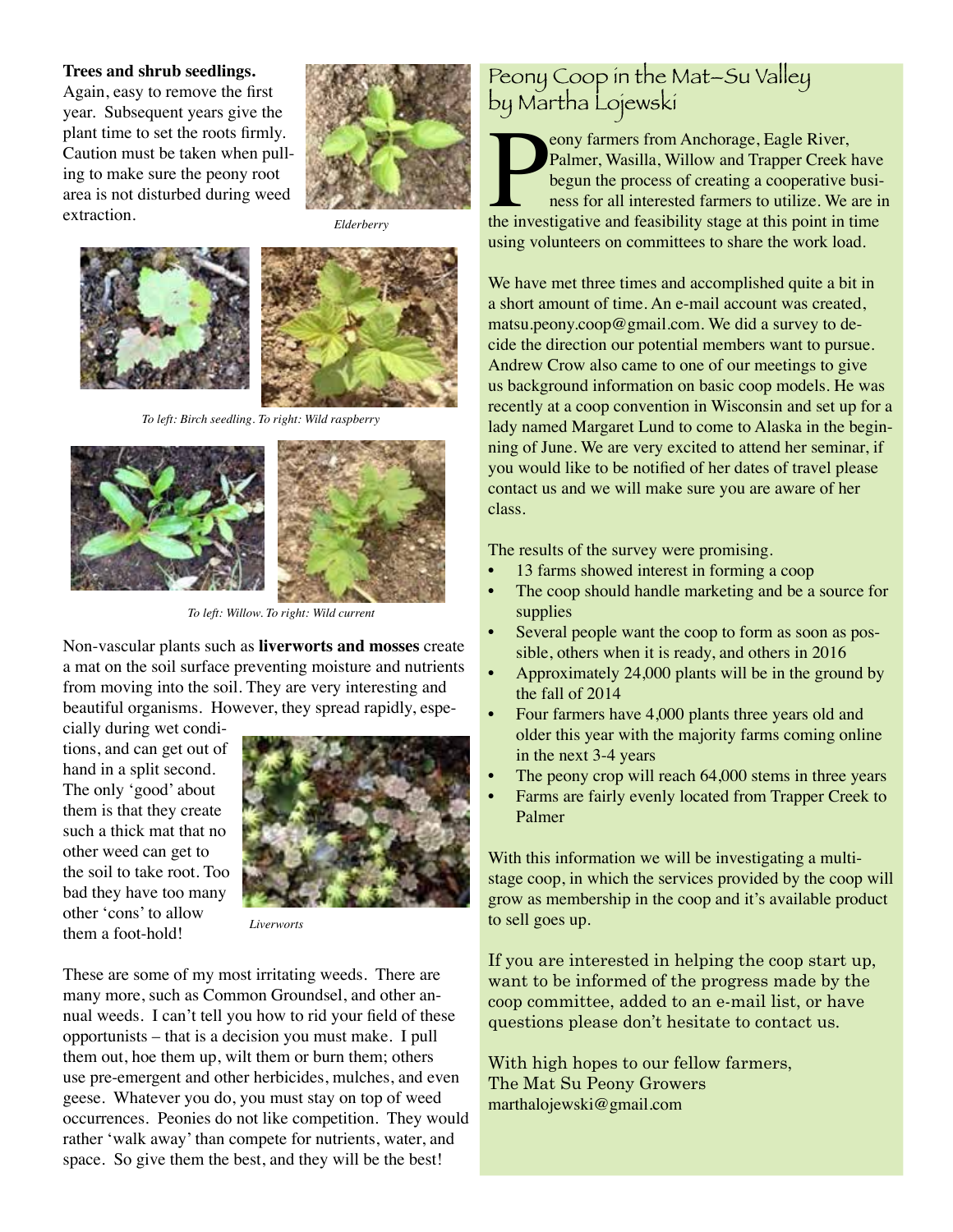# A General Update

by Rita Jo Schultz

have a theory that if I keep good enough records,<br>someday I'll be able to predict things like what da<br>we will start harvesting our peony. And of course<br>along with that deduction will be when we can sta<br>promising brides we someday I'll be able to predict things like what dates we will start harvesting our peony. And of course along with that deduction will be when we can start promising brides we will be able to deliver their 'forever' dream of peony for their weddings. After 8 years, we're still working on that project.

What we can say from these years of recording however is this spring on May 24th, we were 26 days ahead of last year. We know that because we count how many peony are out of the ground every week for 4 straight weeks. What we still have no clue about is if that equates to 26 days ahead of last year's harvest date. I doubt it very seriously. I believe the cool period we are experiencing now will slow things down a bit. My fellow growers who are on top of the ridge are sure about that since they had snow yesterday and hail today!!

We 'only' had the horrible winds and drenching rains that laid our peony almost to the ground. What we learned from this experience is the peony planted north to south with the prevailing winds coming out of the south have already straightened and look great. So the slight breeze today dried up the foliage and the sun following perked all these great guys up within 3 hours. The heavier stems with bigger buds such as Red Charm are still a bit weepy but I'm confident they too will be straight enough to harvest.

Our other fields that run east and west are not 'perking' up quite so fast. These are Duchess mostly and they are pretty tall with lots of buds. I know with growth spurts you can get curvy stems that later straighten so I'm hoping this will be true with these wind swept guys and a few days of sun. Of course we immediately restrung all our wooden stakes for the season to take the pressure off all these tall stems. Unfortunately we didn't get the message of the 26 days early and adjust our staking process. Our newer fields had never been staked so we are all over that right now. With a ton of wood lying around our place from previous projects, we make one tall stake and staple on two cross pieces at levels of about 1 and 2 feet. We put the lower string up now and the upper string a bit later as the stems grow in length.

Our winter was very mild here with little snow cover. So one would think we would suffer losses. They've never looked better. So once again we are perplexed but of course very happy and grateful. Maybe if we don't have a wet fall, and we don't get too cold, we don't have to have a good snow cover?? Peony are hardy to -30F so that 'sort of' makes sense.

I also keep a record of when and where any botrytis shows up in our fields. We are fortunate to not have much but it does show up every once in a while. Of course we are very careful to remove it completely from the fields, making sure we put it in plastic sacks immediately as the spores are like dust and can contaminate other plants quickly. I try to pull the stem out as close to the root as possible. I discovered we have had botrytis in a row of Walter Faxon for 3 years now in the same area. So today I dug up those roots completely and removed them from our fields. Not sure if that is what a person should do, but it makes sense.

I started going through the fields today pulling off any bud blast. Those are the brown tiny buds that will never make a blossom. Each stem is capable of making a bloom but sometimes the plant just runs out of energy and the 'would be' bud turns brown. Technically I don't believe bud blast is the correct terminology but it is the common terminology. I've seen over and over these brown nubbins be the beginning of botrytis. So we always remove them as quickly as we can get the time.

At the same time as I remove the bud blasts I've do the side disbudding. Some varieties have more than one bud per stem. While there is a trend starting now to leave those side buds on and have a 'group' of blooms on a stem, I think most of our customers are still looking for that huge single bloom. So we take all the little buds off each stem and leave only the largest bud to mature. If your timing is exact you should be able to pop these little side buds off clean and quickly with just a twist of your fingers. You know there are some wonderful varieties that have no side buds! Maybe that is the next record keeping project for me.

The race is on and even though we have many hours of daylight, there isn't enough to get all the jobs done right now. I'm afraid this state of affairs will not stop until about October 1st. In the meantime, I am loving every very-long minute of my days. Having a few dozen peony blooming in our high tunnel keeps me going when I'm dragging a bit. The photo is of Festiva Maxima. If you can see the ruler, it is 8.5 inches. I can live with a little red fleck in a white peony this huge and so fragrant. How about you?

We are planning a WUSATA event in mid-August. Both the Branding program and the International program will be presented in Homer. More on that later.

Rita Jo Shoultz owns Alaska Perfect Peony (APP) along with her Husband Leroy and Son Shannon and his Wife Diane. They have lived on their farm for 48 years and